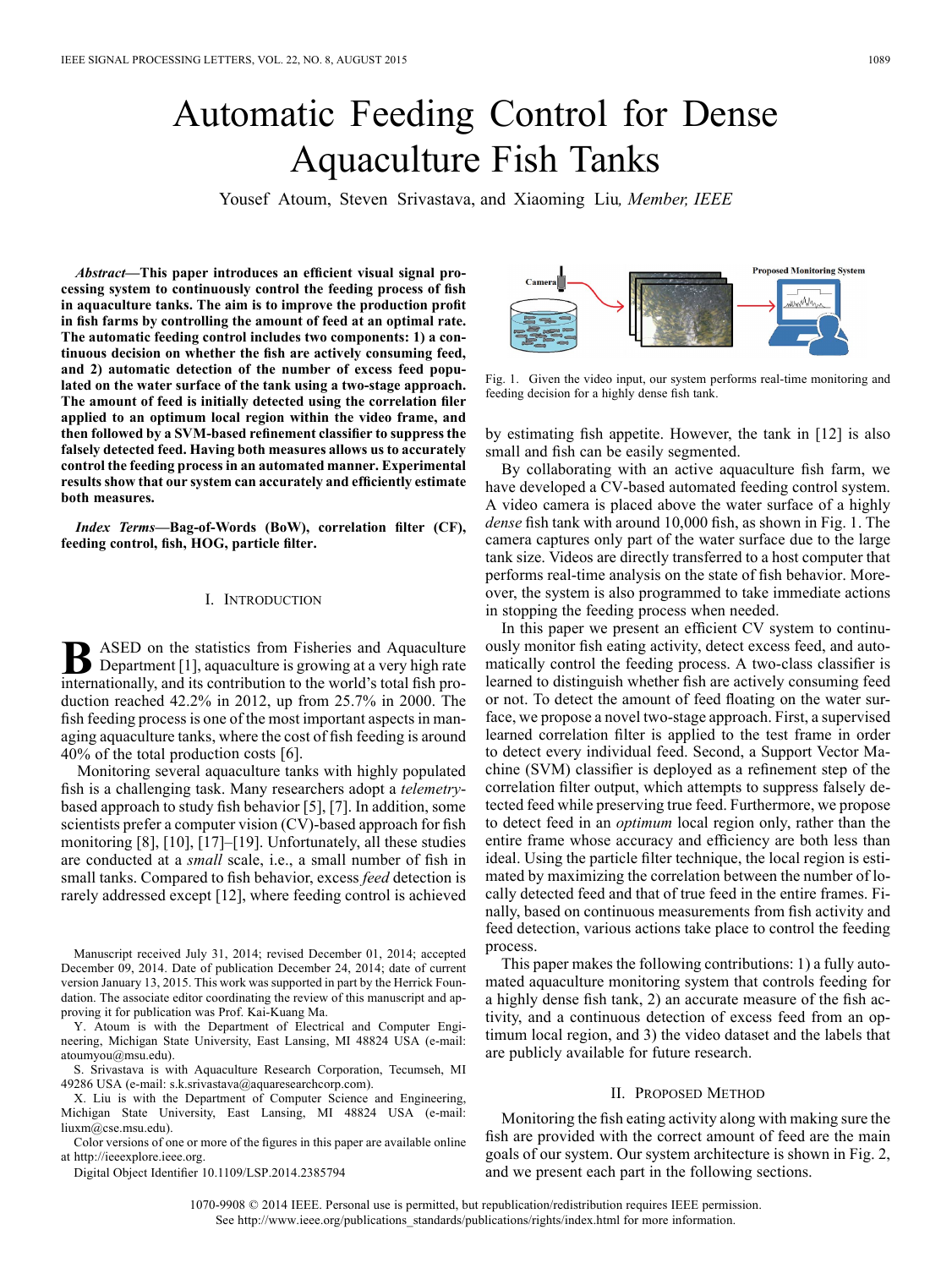

Fig. 2. The architecture of the proposed feeding control system.

## *A. Fish Activity Classification*

To classify the fish activity, a set of features is extracted to best characterize the fish while consuming feed. Due to the large size of video frames, as well as the non-uniform spatial distribution of fish activity within the tank, a video frame  $I$  is uniformly divided by a 3  $\times$  3 grid. Features  $v^j$  are extracted from each of 9 different regions and concatenated to a single feature vector v  $t = (\mathbf{v}^1{}^{\top}, \cdots, \mathbf{v}^9{}^{\top})^{\top}$  to represent one video frame.

When the feeding starts, ripples and waves are generated throughout the tank due to fish breaking the water surface. Hence, one simple feature is the difference between the consecutive frames  $\Delta I^j = I^j_t - I^j_{t-1}$ , which indicates the abrupt changes in waves and ripples on the water surface. Furthermore, the existence of waves is normally accompanied with light reflections. Therefore, by setting a proper threshold  $(\tau_l)$  to **I**, we obtain a binary image  $I_l$  that captures the brighter light reflections. While a fixed  $\tau_l$  is used for all our data, a learning-based adaptive threshold  $\tau_l$  (e.g., [15]) is desired in the future for applying our system to different fish farms. The feature of one region is computed by  $\mathbf{v}^j = (\mu(\Delta \mathbf{I}^j), \mu(\mathbf{I}^j_i), \sigma(\mathbf{I}^j_i))^{\top}$ , where  $\mu$ and  $\sigma$  denote the mean and standard deviation respectively. A 27-dim feature is extracted for one video frame.

By using training videos with labels on the fish activity, we learn a two-class classifier via standard learning schemes. Given a test video, such a classifier makes a decision on a per-frame basis. However, in our application the most desired capability is to accurately measure the duration when fish are actively eating by estimating the *onset* and *offset*, i.e., the beginning and end of this active eating duration. Therefore, we perform two post-processing steps following the frame-based classifier decision. First, to reduce the noise in classification results, a sliding voting window (SVW) process is applied, where the majority vote within a 10-frame window is treated as the classification result of the *last* frame within the window. Second, using a larger window of 100 frames, we estimate the onset and offset of the active eating duration by monitoring *when* the fraction of "active" frames has increased or decreased to the half. Note that, in both post-processing steps, our system operates in an *online* processing mode, i.e., only the past, instead of the future, frames are used in decision making.

## *B. Feed Detection*

Accurately estimating the amount of excess feed floating on the water is a critical component for any *intelligent* aquaculture system. However, detecting individual feed is very challenging due to the tiny feed size, partially submerged into the water, and light reflection. Further, feed detection should be conducted in real time for *immediate* feeding control. These challenges motivate us to develop a carefully designed feed detector with three components: 1) correlation filter is used to detect all possible

feed, 2) a classifier built on rich features suppresses non-feed from the first component, and 3) a local region is searched to maximize the computational efficiency and accuracy. We now discuss each component in detail.

*Correlation Filter for Feed Detection:* The efficiency challenge is attributed by the contrast between the large frame size  $(1080 \times 1960)$  pixels) and tiny feed size ( $\sim$ 30 pixels), i.e., a huge number of local candidates to be classified as feed vs. non-feed. To address this challenge, we like to *efficiently* rule out the majority of non-feed candidates while preserving most true feed. Correlation filter (CF) is chosen for this purpose due to its proven success in object detection [11], [4].

Specifically, we adopt the unconstrained scalar feature approach [3], which is learned by minimizing the average Mean Square Error between the cross correlation output and the desired correlation output for all training images, i.e.,

$$
\min_{\mathbf{h}} \frac{1}{N} \sum_{i=1}^{N} \|\mathbf{x}_i \oplus \mathbf{h} - \mathbf{g}_i\|_2^2 + \lambda \|\mathbf{h}\|_2^2, \tag{1}
$$

where h,  $x_i$ ,  $g_i$ ,  $\lambda$ , and  $\oplus$  are the CF, visual features of *i*th image, desired output, regularization weight, and convolution, respectively. Converting into the frequency domain results in,

$$
\hat{\mathbf{h}} = \left[\lambda \mathbf{I} + \frac{1}{N} \sum_{i=1}^{N} \hat{\mathbf{X}}_{i}^{\dagger} \hat{\mathbf{X}}_{i}\right]^{-1} \left[\frac{1}{N} \sum_{i=1}^{N} \hat{\mathbf{X}}_{i}^{\dagger} \hat{\mathbf{g}}_{i}\right],
$$
 (2)

where is the FFT operation,  $\bar{\mathbf{X}}$  is the diagonal matrix with  $\hat{\mathbf{x}}$  on its diagonal,  $\dagger$  is conjugate transpose, and  $\mathbb I$  is the identity matrix. A set of N local patches (of size  $LXL$ ) with true feed in the center are used as the training images. For *efficiency* the raw intensity is used as  $x$ . Given a test image  $x_t$ , the convolution output  $x_t \oplus h$  containing peaks larger than a threshold  $\tau$  are detected as the candidate feed. We choose  $\tau$  where the maximum true detection and minimal false alarm are achieved.

*Classifier for Feed Refinement:* While the CF can efficiently nominate candidate feed, it is likely to have false alarm due to its simple intensity feature. Therefore, the second component of feed detection focuses on the *accuracy* challenge, by performing an accurate two-class (feed vs. non-feed) classification on the set of candidate feed resulted from the CF. To learn the classifier, the same patches in learning the CF are also used as positive training samples, while the false alarm candidate patches are used as negative samples.

Given the much fewer number of candidate feed to classify than the CF, we can afford to extract a *rich* feature representation for classification. First, feed is visually distinguishable by its *color*. We employ the Bag-of-Words (BoW) [16] to learn the color feature. Using K-means clustering on the Cartesian representation of the RGB color space,  $d_c (= 20)$  code words,  $\{s_d\}_{d=1}^{d_c}$ , indicate the representative colors in all training samples. For a training sample  $P$ , we convert each pixel to the nearest color words, and generate a  $d_c$ -dim BoW histogram  $f_c(i) = \sum_{(u,v)\in \mathbf{P}} \delta(i = \arg \min_d ||\mathbf{P}(u,v) - s_d||_2),$  where  $\delta$ is the indicator function. This histogram is further normalized by  $\mathbf{f}_c = \frac{\mathbf{f}_c - \min(\mathbf{f}_c)}{\max(\mathbf{f}_c) - \min(\mathbf{f}_c)}$ . Second, since feed has unique *edges* with certain *orientation*, for each training sample we also compute the 36-dim Histogram of Oriented Gradients (HOG) feature  $f<sub>h</sub>$ from 2  $\times$  2 cells [9]. Finally, a 56-dim feature  $\mathbf{f} = (\mathbf{f}_c^{\top}, \mathbf{f}_h^{\top})^{\top}$  is extracted from each sample, the collection of which is fed into kernel SVM to learn the classifier.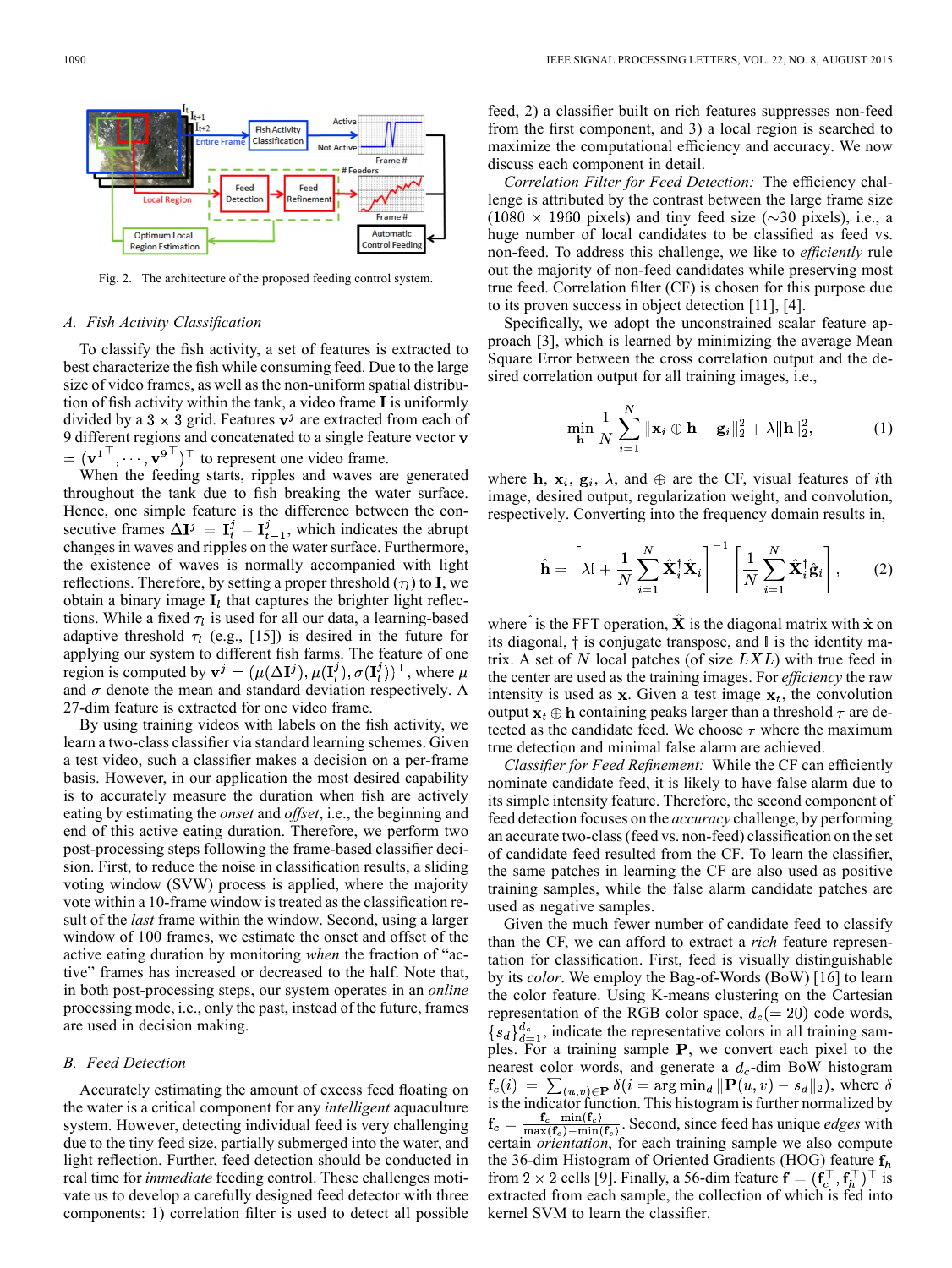TABLE I RULES FOR CONTROLLING THE FEEDING PROCESS

| # of Feed | Fish Active | Feeding Machine | Action |
|-----------|-------------|-----------------|--------|
| High      | Yes         | On              | Off    |
| High      | No          | On              | Off    |
| Low       | Yes         | Off             | On     |
| Low       | No          | On              | Off    |

*Locating the Optimum Local Region:* While the two-step feed detection can be applied to the entire video frame, we propose to use a *specific local region* instead. First, due to inevitable light reflection on certain areas, detection in the entire frame may lead to worse performance than in a local region. Second, the latter is also more efficient. Finally, a *specific* local region should be chosen rather than a *random* one. Due to non-uniform spatial distributions of light reflection, feed in certain local region are more *detectable*. Further, since the subset of feed detected locally may not well represent the overall amount of excess feed, we propose to search the optimum local region by maximizing the correlation between the number of locally detected feed and that of true feed in the frame. This strategy is also motivated by the fact that the feed control relies more on the *dynamics*, than the absolute number, of feed.

One may use brute-force search to find the optimum local region. Alternatively, we adopt a more efficient particle filterbased approach [2], [14]. The basic idea is to iteratively update a set of particles  $\{ \vec{e}^k, w^k \}_{k=1}^K$ , where  $c^k$  is the location and size of a local region and  $w^k$  is its weight, so that all particles converging toward the optimum local region. We manually label the ground truth feed for randomly chosen  $n$  entire frames, each with the number of feed being  $G^i$ . All K particles are initially distributed uniformly within the image frame, and the weight is computed by Pearson's correlation coefficient,

$$
w^{k} = \frac{\sum_{i=1}^{n} (T_{i}^{k} - \mu(T^{k}))(G_{i} - \mu(G))}{\left(\sum_{i=1}^{n} (T_{i}^{k} - \mu(T^{k}))^{2}\right)^{\frac{1}{2}}\left(\sum_{i=1}^{n} (G_{i} - \mu(G))^{2}\right)^{\frac{1}{2}}}, (3)
$$

where  $T_i^k$  is the estimated number of feed in  $\mathbf{c}^k$ , and  $\mu(T^k)$  is the mean of  $T_i^k$  over n images. At each iteration, a CDF-based resampling is conducted where the particles with larger  $w^k$  will have higher chances to be selected in the next iteration than the ones with smaller  $w^k$ . Once a particle is selected, we add a random perturbation to  $c^k$ . With sufficient iterations, all K particles converge to regions with larger weights, where the one with the largest  $w^k$  is chosen as the optimum local region.

## *C. Automatic Control of the Feeding Process*

The purpose of classifying the fish behavior at every frame, as well as detecting the amount of excess feed, is to automatically control the feeding process without the need of human intervention. Ultimately, the goal is to prevent both *overfeed* and *underfeed* to the fish tank. Based on the per-frame results obtained from both the fish activity classification and the feed detection, a continuous decision is made on whether to stop or continue the feeding. We use a rule-based method as listed in Table I. It represents some critical conditions under which the "action" of stopping or continuing feeding will be taken immediately. For example, if the number of feed is high and continuously increasing over a long period of time while the machine is still feeding, the machine needs to be stopped until the number of feed drops below a certain level.

TABLE II THE ACCURACY OF FISH ACTIVITY CLASSIFICATION

|          |      | Method Error rate $(\%)$ Error rate w/ SVW $(\%)$ Onset error (Sec.) Offset error (Sec.) |      |      |
|----------|------|------------------------------------------------------------------------------------------|------|------|
| MLE      | .79  | . .64                                                                                    | 0.16 | 6.41 |
| Adaboost | 1.63 | 1.49                                                                                     | 5.56 | 7.24 |
| SVM      | 1.62 | .62                                                                                      | 6.08 | 7.33 |

#### III. EXPERIMENTAL RESULTS

Our dataset consists of 21 videos of a top-view aquaculture fish tank. These videos were captured at 10 FPS, with 1080  $\times$ 1960 pixels and an average length of 5, 684 frames. The first 20 videos are captured under normal circumstances. Each video is manually labeled with the onset and offset frames of the fish eating activity, which is used to evaluate the fish activity classification. The last video exhibits a huge amount of excess feed, since the feeding machine is intentionally switched on for a longer period of time. To evaluate the feed detection, we manually label feed in  $n = 12$  frames randomly taken from the video at different stages of the feeding process. We conduct the labeling twice and only the feed labeled in both trials are claimed as true feed. The number of true feed ranges from 22 to 856 per frame, with the total of 4, 485 feed.

#### *A. Fish Activity Classification*

The experiment of the fish activity classification follows a Leave-One-Video-Out-Cross-Validation scheme. We use three classifier learning schemes: Maximum Likelihood Estimations (MLE), Adaboost and SVM. As shown in Table II, the fact that all three methods achieve good performance demonstrates the effectiveness of our feature representation. The best performing classifier is Adaboost with a per-frame-based error rate of 1.49%. The "onset error" measures the difference between the estimated onset and the labeled ground-truth onset. The offset error is slightly larger than the onset, partially because there is more inconsistency in labeling the offset among videos.

## *B. Feed Detection*

We set the parameters as  $N = 2,000, L = 25, \tau_l = 229, \tau$  $= 0.53$ , and  $g_i$  is a 2D Gaussian centered at the targets locations with a variance of 2 and peak amplitude of 1. The default parameters in LibSVM are used for SVM learning.

Fig. 3 compares the results of the CF in the local region alone vs. having a SVM refinement classifier following the CF. The Normalized False Alarm (NFA) is the number of falsely detected feed divided by the number of true feed. Remarkably, the refinement classifier reduces the amount of false alarm by nearly 50%, while maintaining the similar true detection rate. For example, one good point on ROC has the detection rate of 90.8% at a NFA of 0.3. Further, the results of operating on the entire frame is much worse than on the local region. Finally, we also employ the SVM classifier for feed detection *without* first applying the CF. It can detect 85.3% of feed, but the NFA is considerably high at 4.5, not to mention the much lower efficiency. The superior over this baseline demonstrates the excellent accuracy and efficiency of our two-step approach.

An illustration of feed detection procedure is shown in Fig. 6. Columns 1-2 are successful at detecting all feed with no false alarms. Columns 3-4 have missing detection, but no false alarms. Columns 5-8 illustrate variations of false alarms.

### *C. Local Region Estimation*

The number of particles for localizing the optimum local region is 100. Since the results of the particle filter depend on the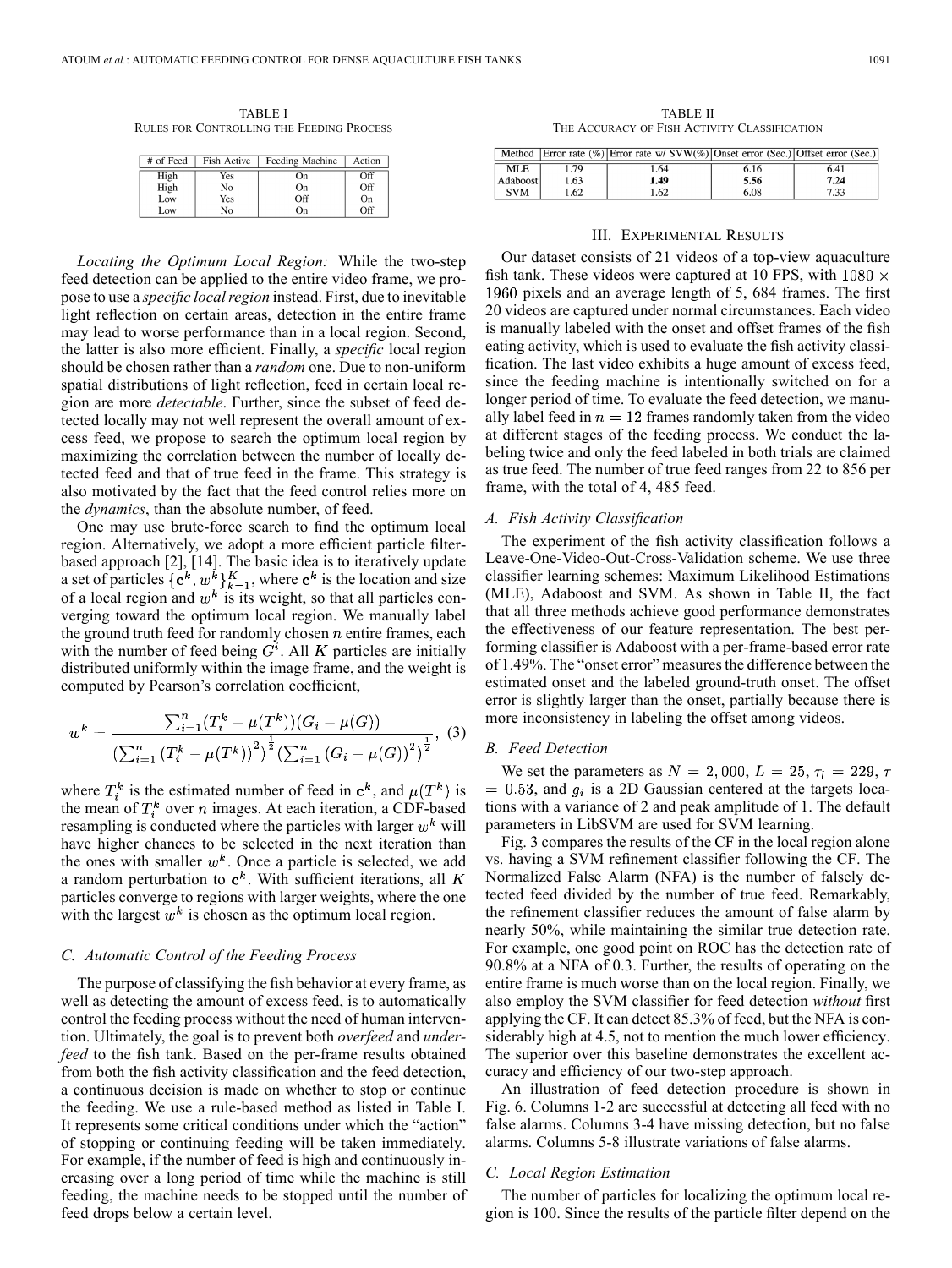

Fig. 6. Feed detection procedures with each column being one local region of  $150 \times 150$  pixels: (a) the original image with green circles indicating labeled ground-truth feed, (b) the CF output (green and red), where the red squares are false alarms, and (c) the results of the SVM classifier in a binary image where the white regions are the final detected feed. Note the reduced false alarms from (b) to (c) (best viewed in color).



Fig. 3. Comparison of feed detection.



Fig. 4. Local region optimization.



Fig. 5. Comparison of normalized feed.

initialization, we repeat this experiment three times with different initial sizes of local regions. The maximum  $w<sup>k</sup>$  for three runs are shown in Fig. 4. Note that the final iterations of all runs achieve a similar weight of 0.97, due to the huge overlap in the final optimum local region. The optimum local region is found to be centered at  $(224 \pm 3, 256 \pm 4)$ , with a size of  $258 \times 258$ . The fact that all three runs converge to the same local region gives a strong indication of achieving the global optimal solution for this optimization.

To illustrate the effectiveness of the particle filter, we plot four signals: ground-truth feed in the entire frame  $G_i$ ,  $T_i$  when feed detection is applied to the frame,  $T_i^k$  with the maximum  $w<sup>k</sup>$  at the initialization and at the final iteration. To compensate  $-\mu(T^k)$ different data ranges, we plot the normalized feed as in Fig. 5. Compared to the initialization and the global feed detection, the feed estimation at the optimum local region has the highest correlation with the ground-truth feed. Therefore, the feeding control based on the local region is almost the same as based on the true feed of the entire frame.

# *D. Computational Efficiency*

The computational efficiency is an important metric for any computer vision system. We evaluate the efficiency using a Matlab implementation on a conventional Windows 8 desktop computer with an Intel i5 CPU at 3.0 GHz with 8 GB RAM. First, for classifying fish activity, most of the computation is on the feature extraction, which is 0.106 sec. per frame. The total time for classifying the activity of one frame via MLE, Adaboost and SVM are 0.156, 0.108 and 0.123 sec., respectively. Second, the efficiency of feed detection depends on several factors, such as the size of the local region, the number of candidate feed for the SVM classifier. The total time for the CF step in the optimum local region is 0.006 seconds. The refinement classifier requires 0.004 sec. to extract features and classify a single candidate feed resulted from the CF. The average total time to detect feed in the local region is 0.085 seconds. In summary, our entire system operates at  $5+$ FPS. With the future  $C^{++}$  implementation, we believe that our system can operate in real time on a conventional PC.

# IV. CONCLUSIONS

A fully automatic system is developed to understand fish eating behavior in a highly dense aquaculture tank. The ability to classify whether the fish are actively consuming feed along with the continuous detection of excess feed provides valuable information for feeding control in the tank. In the future, we will enhance the system by providing a continuous measure of how active the fish are in a scale ranging from zero to one, and leverage shot boundary detection [13] for more precise onset/offset detection. We also plan to extend the system to infer fish growth from the behavior of fish movement, with the goal of developing *computational* and *quantitative* approaches toward a comprehensive understanding of fish growth.